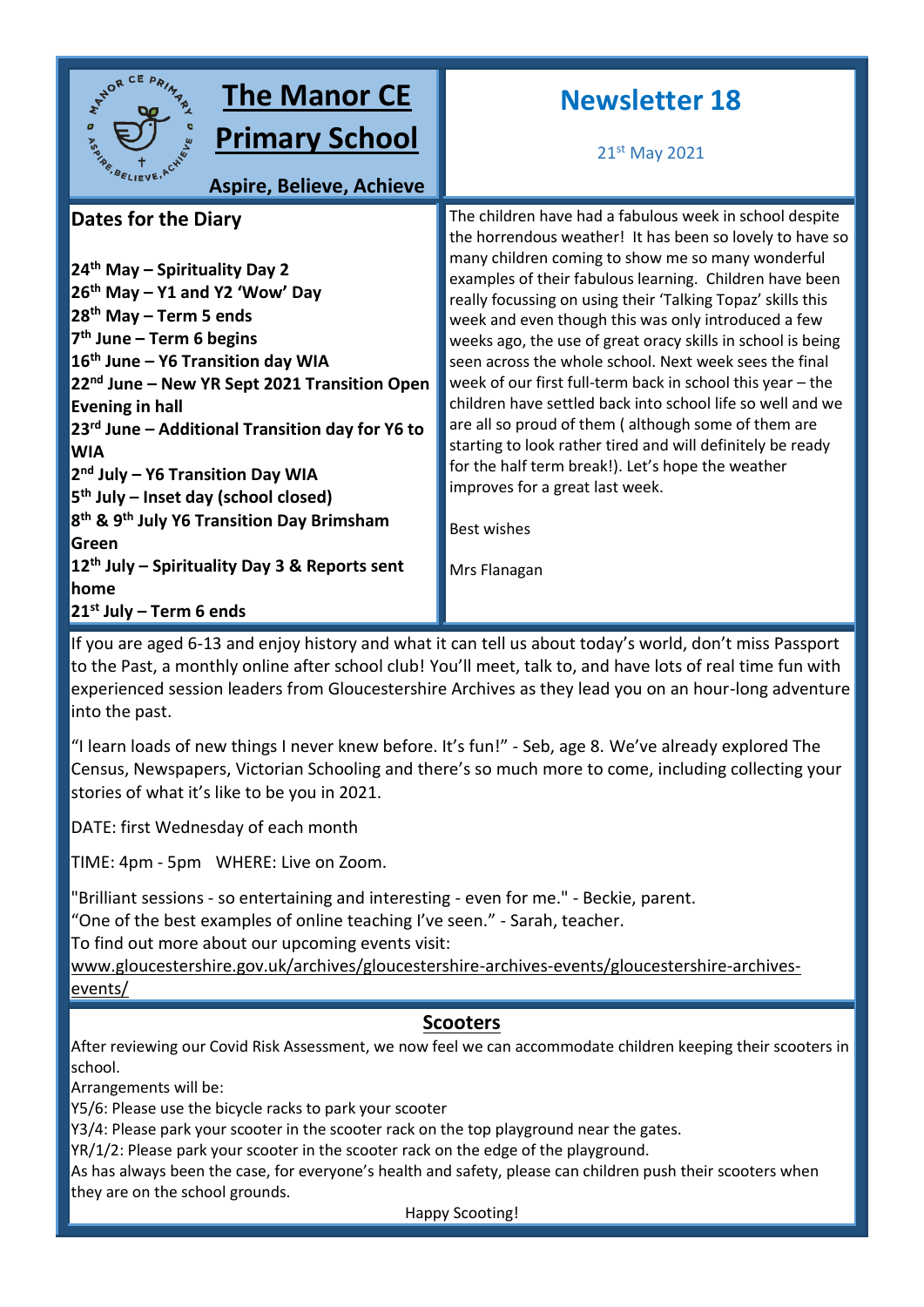#### **Reading Reminders**

At The Manor, we strive to be the best we can be. In order to accomplish this, we ask all children to read at home at least five times a week. Please support us by encouraging your child to reach this goal. Thank you

#### **Reading Record Books**

Please could you support your child by encouraging them to bring their Reading Record book in to school every day. This is important so we have an awareness of what they are reading at home and so we can record any reading that they do in school with an adult. Thank you

# **The Big Ask (Important National Survey)**

The Big Ask is the largest ever survey of children and young people in England. The findings will be used to show the Government what children and young people think and what they need to live happier lives. The Council have asked if pupils and parents can complete the survey - the more children and adults that complete the survey a fuller picture can be drawn on children and young people's needs and whether they have changed.

For more information and promotional materials please see [thebigask.uk.](https://southglos.us3.list-manage.com/track/click?u=d80523c882d7ac64e89f5e037&id=06ecc096cf&e=bcfd7796bf)

# **Mental Health training opportunities**

South Glos. has an number online training sessions you may be interested in:

**Children and Young People Mental Health Awareness – session for parents and carers**

The session offers an introduction to CYP mental health and emotional wellbeing, it covers what mental health is, spotting early warning signs, what we can do to support young people and also looks at self-care for parents Thursday 16 September (19.00 – 20.30[\) View Details | South Gloucestershire CPD Online \(southglos.gov.uk\)](https://southglos.us3.list-manage.com/track/click?u=d80523c882d7ac64e89f5e037&id=af1f508d4b&e=bcfd7796bf)

#### **FSM voucher**

If your child is in receipt of benefits-related free school meals, school will issue a £15 supermarket e-voucher for May/June half term. This is a new Covid Local Support Grant offer to families. For details of further financial support available to [#SouthGlos](https://southglos.us3.list-manage.com/track/click?u=d80523c882d7ac64e89f5e037&id=6bf61ff21c&e=bcfd7796bf) residents, visit: [https://beta.southglos.gov.uk/financial](https://southglos.us3.list-manage.com/track/click?u=d80523c882d7ac64e89f5e037&id=607454d9f6&e=bcfd7796bf)[support-for-residents/](https://southglos.us3.list-manage.com/track/click?u=d80523c882d7ac64e89f5e037&id=607454d9f6&e=bcfd7796bf)

#### **Rapid testing reminder**

**Everyone over the age of 16 without coronavirus symptoms is being encouraged to take a rapid test (lateral flow) twice a week. This includes parents, carers and anyone over 16 who lives with children or young people at nursery, school or college.**

**Children and young people at secondary school or college are already taking rapid tests through their school testing programme. Primary school aged children and younger should not take rapid tests.**

**There are a number of ways you can access free rapid tests including collecting home test kits from one of the South Glos test sites or libraries, you can order them to be delivered to your home or take a test at one of the rapid test sites. Full details are available on the websit[e www.southglos.gov.uk/testing](https://southglos.us3.list-manage.com/track/click?u=d80523c882d7ac64e89f5e037&id=0b2208c7c0&e=bcfd7796bf)**

**Rapid tests give results in 30 minutes and are vital in stopping the spread of coronavirus.**

**If you have symptoms, you must book a test on [GOV.UK](https://southglos.us3.list-manage.com/track/click?u=d80523c882d7ac64e89f5e037&id=8ce44e14cc&e=bcfd7796bf) or call 119.**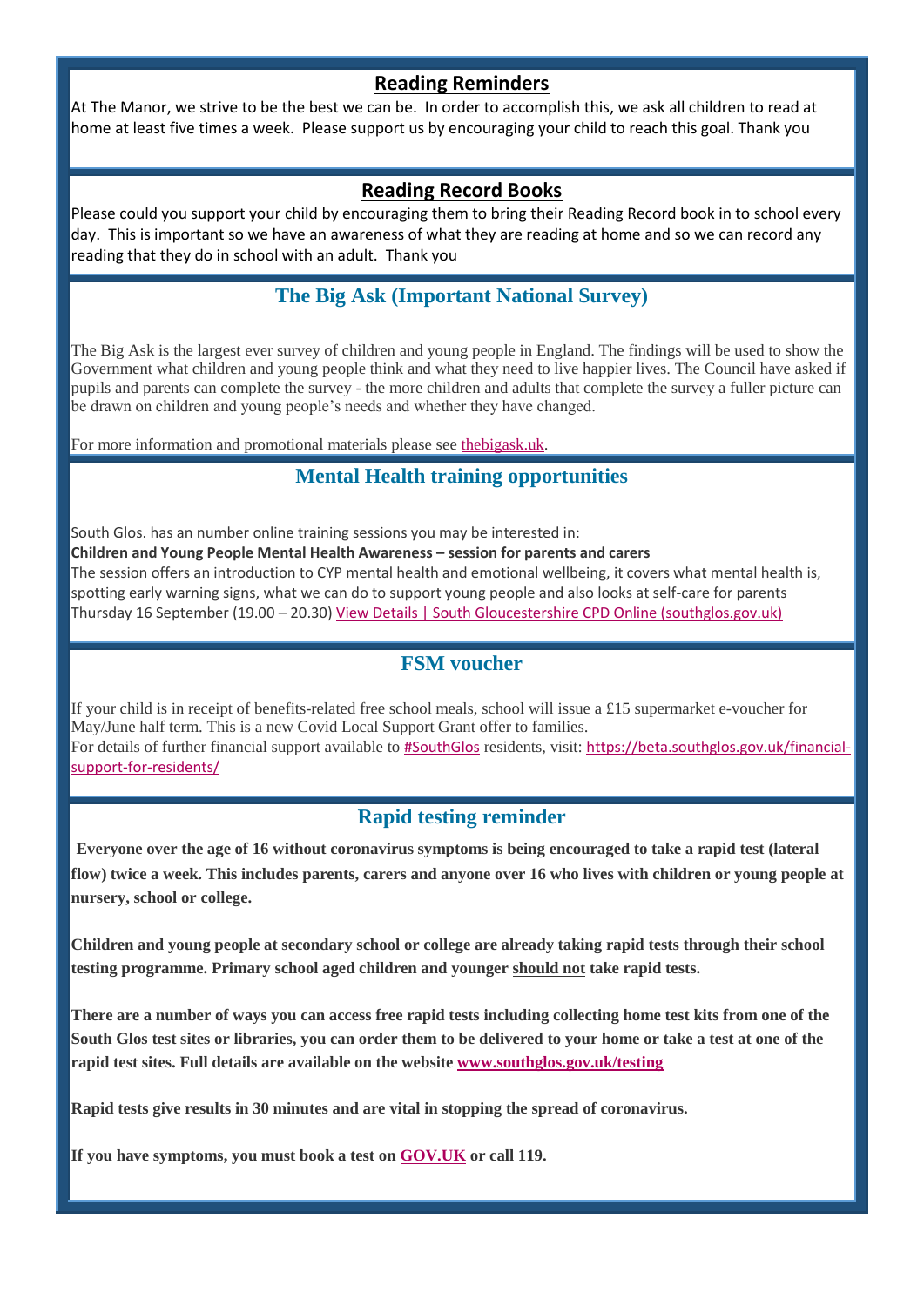#### **Consultation on the expansion of Lyde Green Primary School**

Lyde Green Primary School are consulting on a proposal to expand this school in South Gloucestershire and hope to implement the new arrangements from September 2022. Please find attached information on the proposal. The information can also be located on their website:

CSET - [Lyde Green Primary School Consultation](https://cset.co.uk/Consultation/)

#### **Class Photographs**

All online orders must be received by Tempest by 24<sup>th</sup> May for free delivery to school. Any orders placed after that date will incur a delivery charge to your home.

#### **Asia Class**

This week, Year 4 have been focussing on developing their own author voice within their independent write. They have used our 'Great Chocoplot' text to map out Jelly's journey and add their own twist to the story. We have ideas from earthquakes all the way to chocolate rain! It has been lovely to read their own imaginative ideas.

#### **Antartica Class**

Another busy week in Antarctica continuing with the theme of minibeasts. We had fun learning about stick insects but the highlight was when we discovered a little snail hitching a ride on a larger one on the playground. The children found this fascinating and wondered if it could travel all the way through the 'tunnel' of children's legs? The snail took so long that Eleanor kindly saved it from any big feet and placed it in the garden.



#### **South America Class**

This week in Year 6, we completed our unit of work on The Journey and have produced some fantastic writing linked to this. In Maths, we revisited coordinates and translation. We had a fun afternoon on Thursday when we enjoyed taste testing biscuits to help us design our own which we are planning to make next week. In addition, we filled our gem jar this week and have been working on developing our Talking Topaz power by doing a short presentation on a subject of our choice.

#### **Australia Class**

In Australia class this week, we have been learning all about division. We have been using different maths manipulatives to help us solve division problems. In English, we have been finding out about non-chronological reports. We have been identifying the features and will be writing our own report about Shakespeare next week. In topic, we have been learning about sustainability and how we can protect our environment. We were unable to make it into Forest School this week due to a huge thunder storm but we will we be venturing in next week.